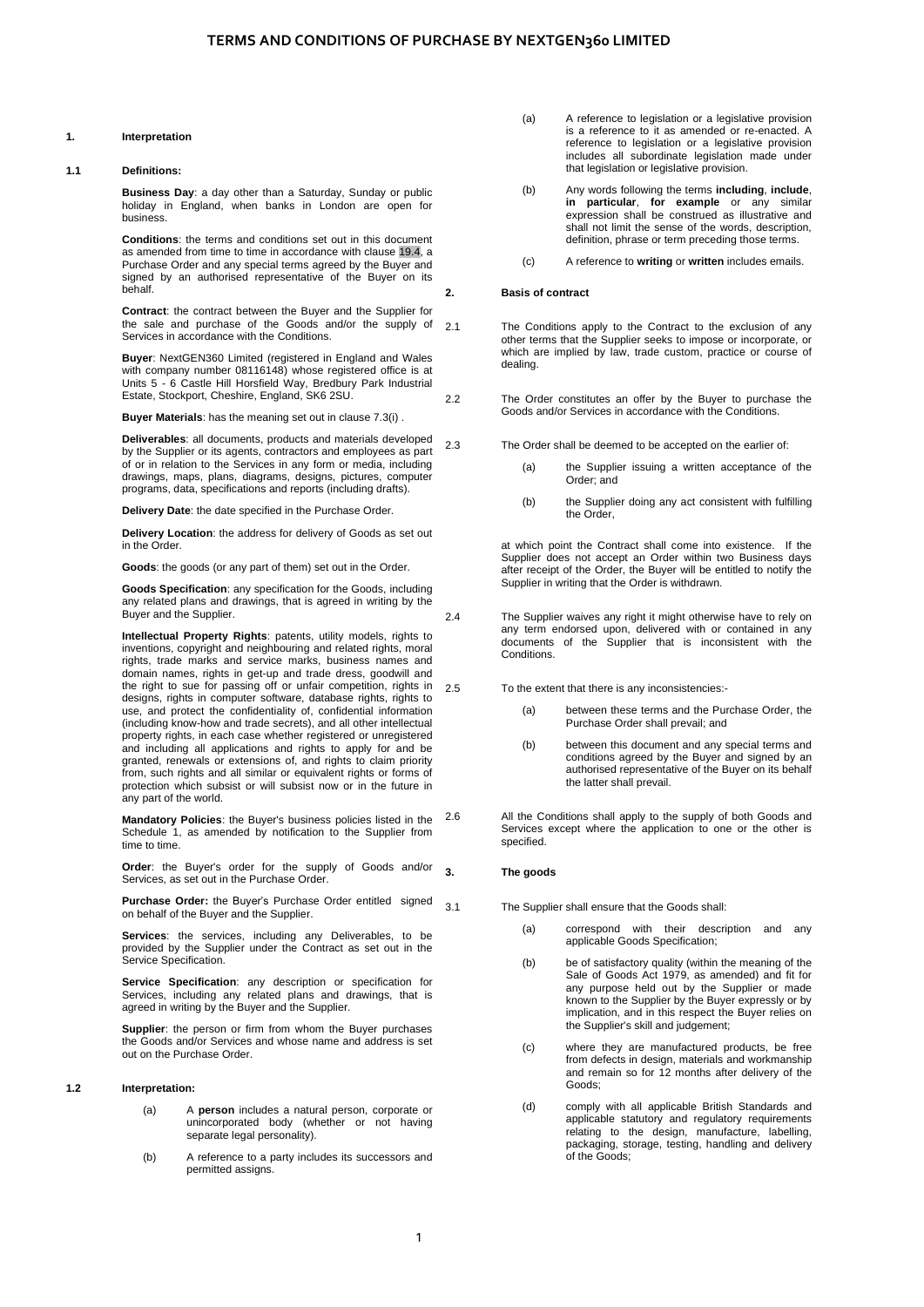# **TERMS AND CONDITIONS OF PURCHASE BY NEXTGEN360 LIMITED**

- (e) comply with all health and safety requirements; and
- (f) conform with any samples provided by the Supplier to the Buyer.
- 3.2 The Supplier shall ensure that at all times it has and maintains all the licences, permissions, authorisations, consents and permits that it needs to carry out its obligations under the Contract in respect of the Goods.
- 3.3 The Buyer may inspect and test the Goods during their manufacture and at any time before delivery of the Goods. The Supplier shall remain fully responsible for the Goods despite any such inspection or testing and any such inspection or testing shall not reduce or otherwise affect the Supplier's obligations under the Contract. No failure by the Buyer to carry out such inspections and/or tests shall constitute acceptance of the Goods.
- 3.4 The Buyer may require the Supplier at any time to provide at no extra charge to the Buyer:
	- (a) samples of Goods ordered; and
	- (b) certificates for materials and equipment used in the manufacture of the Goods.
- 3.5 The Supplier shall in relation to the Goods maintain or (where necessary) establish and maintain such
	- (a) quality control procedures;
	- (b) testing and inspection measures; and
	- (c) other procedures and policies;

as shall be required by the Buyer from time to time.

- 3.6 If the Buyer considers that the Goods do not conform or are unlikely to comply with the Supplier's undertakings at [clause 3.1](#page-0-0) or the Buyer is not reasonably satisfied that the Goods or their manufacture or processing comply in all material respects with the relevant Contract the Buyer shall inform the Supplier and the Buyer shall be entitled at its discretion:
	- (a) to require the Supplier at is expense to immediately take such remedial action as is necessary to ensure compliance; or
	- (b) to carry out or have carried out at the Supplier's expense any work necessary to ensure due compliance.
- 3.7 The Buyer may conduct further inspections and tests after the Supplier has carried out its remedial actions.

## **4. Delivery of Goods**

- 4.1 The Supplier shall ensure that:
	- (a) the Goods are properly packed and secured in such manner as to enable them to reach their destination in good condition;
	- (b) the Goods are marked in accordance with the Buyer's instructions and all lawful requirements;
	- (c) each delivery of the Goods is accompanied by a delivery note which shows the date of the Order, the Buyer's Order number, the type and quantity of the Goods (including the part number of the Goods, where applicable), special storage instructions (if any) and, if the Goods are being delivered by instalments, the outstanding balance of Goods remaining to be delivered; and
	- (d) if the Supplier requires the Buyer to return any packaging material for the Goods to the Supplier, that fact is clearly stated on the delivery note. Any such packaging material shall be returned to the Supplier at the cost of the Supplier.

The Supplier shall deliver the Goods:

- (a) on the Delivery Date;
- (b) at the Delivery Location; and
- (c) during the Buyer's normal business hours, or as instructed by the Buyer.
- 4.3 Delivery of the Goods shall be completed on the completion of unloading the Goods at the Delivery Location.

# 4.4 If the Supplier:

- (a) delivers less than  $[95]$ % of the quantity of Goods ordered, the Buyer may reject the Goods; or
- (b) delivers more than  $[105]$ % of the quantity of Goods ordered, the Buyer may at its discretion reject the Goods or the excess Goods and any rejected Goods shall be returnable at the Supplier's risk and expense. If the Supplier delivers more or less than the quantity of Goods ordered, and the Buyer accepts the delivery, a pro rata adjustment shall be made to the invoice for the Goods.

4.5 The Supplier shall not deliver the Goods in instalments without the Buyer's prior written consent. Where it is agreed that the Goods are to be delivered by instalments, they may be invoiced and paid for separately. However, failure by the Supplier to deliver any one instalment on time or at all, or any defect in an instalment shall entitle the Buyer to the remedies set out in claus[e 8.](#page-2-1)

4.6 The Buyer may at any time prior to despatch of the Goods amend or cancel the relevant Contract by written notice to the Supplier. If the Buyer amends or cancels a Contract, its liability to the Supplier shall be limited to payment to the Supplier of all costs reasonably incurred by the Supplier in fulfilling the Contract up until the date of receipt of the notice of amendment or cancellation, except that where the amendment or cancellation results from the Supplier's failure to comply with its obligations under this agreement the Buyer shall have no liability to the Supplier in respect of it

## <span id="page-1-0"></span>**5. Prohibition and declarant of constituent substances**

5.1 The utilization of certain substances in the Vaping sector as well as in electrical vape devices is limited and/or prohibited by different laws, guidelines and lists of associations and processors.

5.2 The Supplier confirms and warrants that all Goods shall comply with all regulations world-wide, and in particular with the following:

(a) TPD regulations

The MHRA is the competent authority for a notification scheme for e-cigarettes and refill containers in Great Britain and Northern Ireland and is responsible for implementing the majority of provisions under Part 6 of the Tobacco and related Products Regulations (TRPR) and the Tobacco Products and Nicotine Inhaling Products (Amendment) (EU Exit) Regulations 2020.

(b) Guideline 2002/95/EG (RoHS)

The quideline for limitation of the use of certain hazardous substances in electrical and electronic devices (RoHS = Restriction of the use of certain hazardous substances in electrical and electronic equipment).

(c) WEEE

The Waste Electrical and Electronic Equipment Directive (WEEE Directive) is the European Community directive 2012/19/EU on waste electrical and electronic equipment (WEEE) which, together with the RoHS Directive 2002/95/EC CE directives RoHS (prohibition of hazardous substances). This law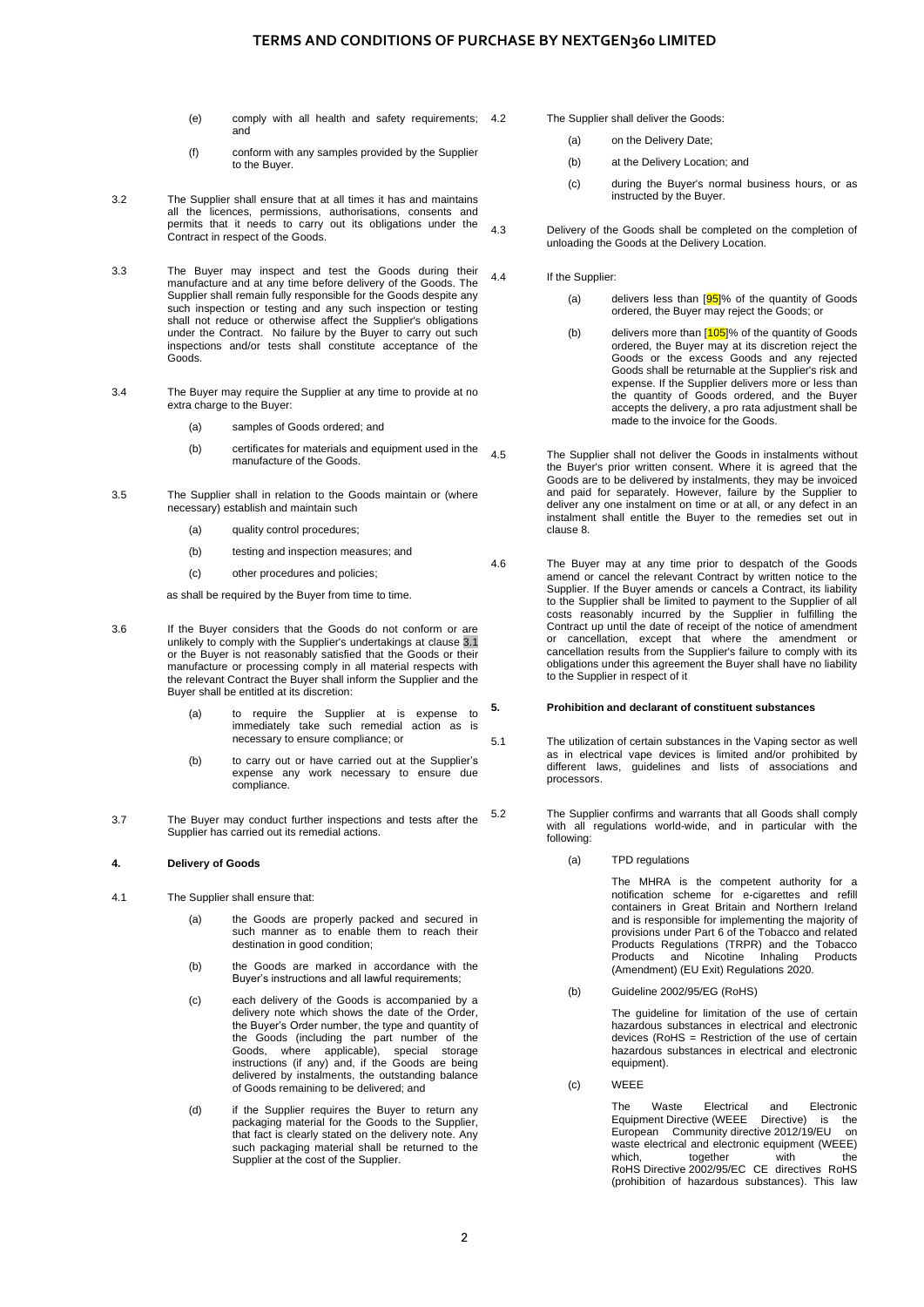regulates putting into circulation, readmission, and eco-friendly disposal of electrical and electronic devices.

(d) REACH System

Regulation for the registration, permission, and restriction of chemical substances (REACH = Registration, Evaluation, Authorization Restriction of Chemicals).Manufacturers and importers must demonstrate that their substances, preparation and products do not burden the health of processors or end users nor the environment. These substance data must be passed on to all buyers and successive users. The directive is in force since June 1, 2007.

- 5.3 The Supplier must provide the Buyer with evidence in writing that the Goods comply with the provisions referred to in this clause [5,](#page-1-0) and update this evidence in case of modification of the product or the provisions. Compliance with these requirements by Supplier is the basis for safe and environmentally compatible use of the products by the Buyer.
- 5.4 Notwithstanding these regulatory frameworks, the Supply confirm that all domestic and international stipulations for the transmission of information concerning health and safety and environmental protection shall be observed, including without limitation, the CE safety data sheet as per CE directive 93/68/EEC.
- 5.5 Modifications of the production process and the material composition of the merchandise are only permitted with the prior written approval of the Buyer.

#### <span id="page-2-2"></span>**6. Prohibited Ingredient Omission Declaration**

- 6.1 The Supplier confirms and warrants that the following ingredients & chemical types are not present at any concentration and shall not be present at any concentration within any of the Goods provided to the Buyer:-
	- (a) General Requirements:
		- (i) Substances classified as carcinogenic,<br>mutagenic or reprotoxic (CMR mutagenic or reprotoxic categories 1 and 2),
		- (ii) Substances classified with specific target organ toxicity for the respiratory tract (STOT category 1),
			- (A) Respiratory sensitizers,
			- (B) Vitamins used as food supplements,
			- (C) Stimulant additives such as caffeine or taurine
	- (b) Specified Chemicals:
		- (i) Diacetyl (a.k.a., butane-2,3-dione)
		- (ii) Acetylpropionyl (a.k.a, Pentane 2,3 dione),
		- (iii) Diethylene glycol
		- (iv) Ethylene glycol,
		- (v) Formaldehyde,
		- (vi) Acetaldehyde,
		- (vii) Acrolein,
		- (viii) Metals (inc, cadmium, chromium, iron, lead, mercury & nickel),
		- (ix) Preservatives liable to release formaldehyde.

## **7. Supply of Services**

7.1 The Supplier shall from the date set out in the Order and for the duration of the Contract supply the Services to the Buyer in accordance with the terms of the Contract.

7.2 The Supplier shall meet any performance dates for the Services specified in the Order or that the Buyer notifies to the Supplier and time is of the essence in relation to any of those performance dates.

- <span id="page-2-3"></span>7.3 In providing the Services, the Supplier shall:
	- (a) co-operate with the Buyer in all matters relating to the Services, and comply with all instructions of the Buyer;
	- (b) perform the Services with the best care, skill and diligence in accordance with best practice in the Supplier's industry, profession or trade;
	- (c) use personnel who are suitably skilled and experienced to perform tasks assigned to them, and in sufficient number to ensure that the Supplier's obligations are fulfilled in accordance with the Contract:
	- (d) ensure that the Services will conform with all descriptions, standards and specifications set out in the Service Specification, and that the Deliverables shall be fit for any purpose that the Buyer expressly or impliedly makes known to the Supplier:
	- (e) provide all equipment, tools and vehicles and such other items as are required to provide the Services;
	- (f) use the best quality goods, materials, standards and techniques, and ensure that the Deliverables, and all goods and materials supplied and used in the Services or transferred to the Buyer, will be free from defects in workmanship, installation and design;
	- (g) obtain and at all times maintain all licences and consents which may be required for the provision of the Services;
	- (h) observe all health and safety rules and regulations and any other security requirements that apply at any of the Buyer's premises;
	- (i) hold all materials, equipment and tools, drawings, specifications and data supplied by the Buyer to the Supplier (**Buyer Materials**) in safe custody at its own risk, maintain the Buyer Materials in good condition until returned to the Buyer, and not dispose or use the Buyer Materials other than in accordance with the Buyer's written instructions or authorisation;
	- (j) not do or omit to do anything which may cause the Buyer to lose any licence, authority, consent or permission upon which it relies for the purposes of conducting its business, and the Supplier acknowledges that the Buyer may rely or act on the Services; and
	- (k) comply with any additional obligations as set out in the Service Specification.

## <span id="page-2-1"></span><span id="page-2-0"></span>**8. Buyer remedies**

8.1 The Buyer shall not be deemed to have accepted any Goods until it has had a reasonable time to inspect them following delivery, or, in the case of a latent defect in the Goods, until a reasonable time after the latent defect has become apparent

8.2 If the Goods are not delivered on the Delivery Date, or if the Supplier fails to perform the Services by the applicable date, or both, the Buyer shall, without limiting or affecting any of its other rights or remedies available to it, have any one or more of the following rights and remedies: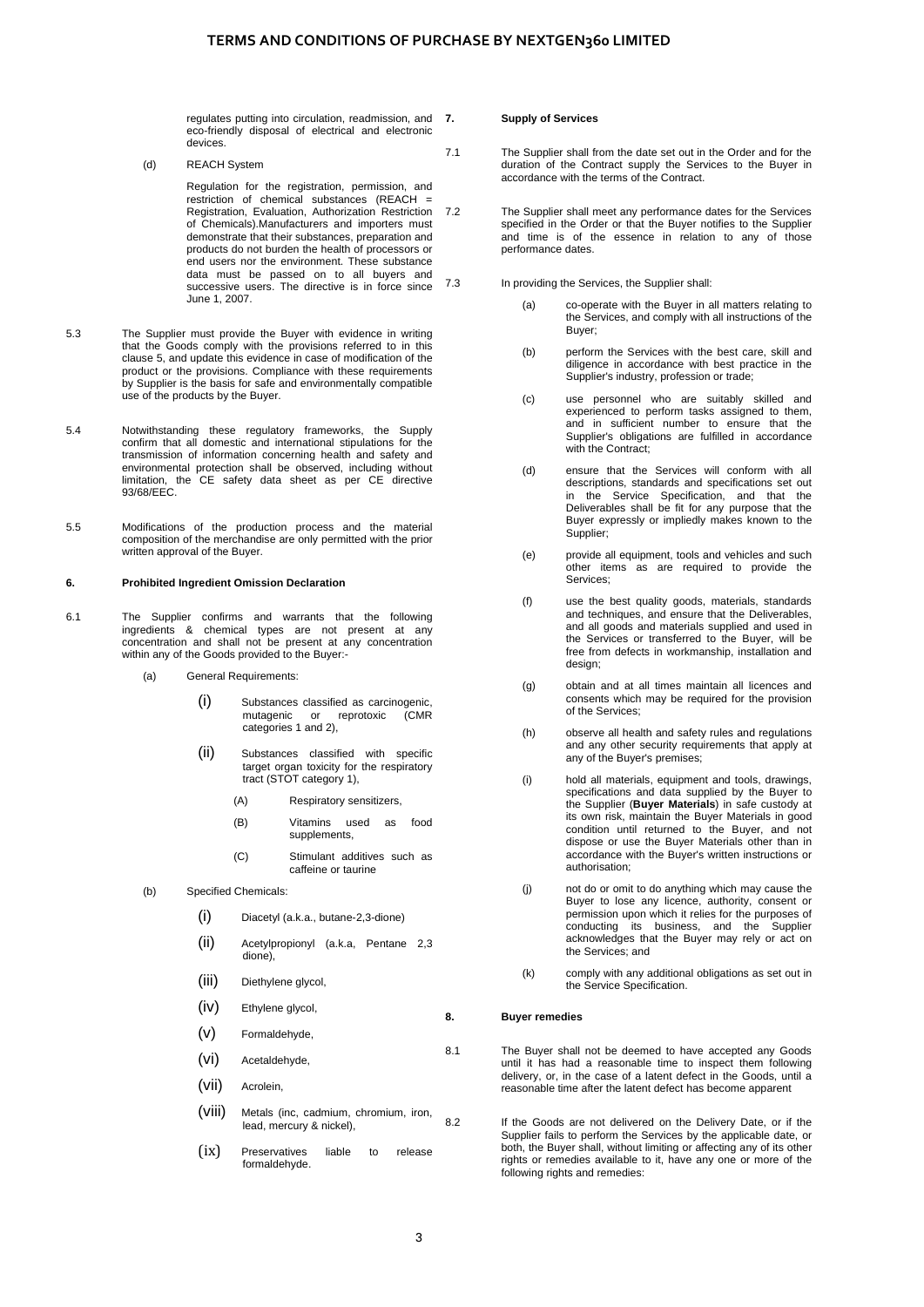- (a) to terminate the Contract with immediate effect by 8.7 giving written notice to the Supplier;
- (b) to refuse to accept any subsequent performance of the Service and/or delivery of the Goods which the Supplier attempts to make;
- (c) to recover from the Supplier any costs incurred by the Buyer in obtaining substitute goods and/or services from a third party;
- (d) to require a refund from the Supplier of sums paid in advance for Services that the Supplier has not provided and/or Goods that it has not delivered; and
- (e) to claim damages for any additional costs, loss or expenses incurred by the Buyer which are in any way attributable to the Supplier's failure to meet such dates.

8.3 If the Supplier has delivered Goods that do not comply with the undertakings set out in [clause 3.1](#page-0-0) and the warranties set out in clauses [5](#page-1-0) and [6,](#page-2-2) then, without limiting or affecting other rights or remedies available to it, the Buyer shall have one or more of the following rights and remedies, whether or not it has accepted the Goods:

- (a) to terminate the Contract with immediate effect by giving written notice to the Supplier;
- (b) to reject the Goods (in whole or in part) whether or not title has passed and to return them to the Supplier at the Supplier's own risk and expense;
- (c) to require the Supplier to repair or replace the rejected Goods, or to provide a full refund of the price of the rejected Goods;
- (d) to refuse to accept any subsequent delivery of the Goods which the Supplier attempts to make;
- (e) to recover from the Supplier any expenditure incurred by the Buyer in obtaining substitute goods from a third party; and
- (f) to claim damages for any additional costs, loss or expenses incurred by the Buyer arising from the Supplier's failure to supply Goods in accordance with clauses [3.1,](#page-0-0) [5](#page-1-0) and [6.](#page-2-2)
- 8.4 If the Supplier has supplied Services that do not comply with the requirements of clause [7.3\(d\)](#page-2-3) then, without limiting or affecting other rights or remedies available to it, the Buyer shall have one or more of the following rights and remedies:
	- (a) to terminate the Contract with immediate effect by giving written notice to the Supplier;
	- (b) to return the Deliverables to the Supplier at the Supplier's own risk and expense;
	- (c) to require the Supplier to provide repeat performance of the Services, or to provide a full refund of the price paid for the Services;
	- (d) to refuse to accept any subsequent performance of the Services which the Supplier attempts to make;
	- (e) to recover from the Supplier any expenditure incurred by the Buyer in obtaining substitute services or deliverables from a third party; and
	- (f) to claim damages for any additional costs, loss or expenses incurred by the Buyer arising from the Supplier's failure to comply with claus[e 7.3\(d\).](#page-2-3)
- 8.5 Notwithstanding acceptance of any Goods in accordance with this clause [8,](#page-2-1) the Buyer shall be permitted to reject and return any Goods that do not comply with clauses [3.1,](#page-0-0) [5](#page-1-0) and [6](#page-2-2) or are otherwise not in conformity with the terms of this agreement at any time up to 6 (six) months after delivery of the Goods, without limiting any other right or remedy that the Buyer may have.
- 8.6 The Conditions shall extend to any substituted or remedial services and/or repaired or replacement goods supplied by the Supplier.

The Buyer's rights and remedies under the Conditions are in addition to its rights and remedies implied by statute and common law.

<span id="page-3-0"></span>8.8 If required by the Buyer the Goods shall within 14 (fourteen) days prior to despatch be inspected and/or tested by the Supplier in the presence of a representative of the Buyer by operating or using the Goods in the usual manner and if the Goods fail to work in accordance with their specification

- (a) the Supplier shall remedy the defects within 7 (seven) days after the inspection and/or test and
- (b) the Goods shall then be inspected and/or tested again in the manner set out above in this clause [8.8.](#page-3-0)
- 8.9 The Supplier shall promptly obtain all necessary licences clearances and other consents necessary for the supply of the Goods

## **9. Title and risk**

Title and risk in the Goods shall pass to the Buyer on completion of delivery.

## **10. Price and payment**

10.1 The price of the Goods shall be the price set out in the Order.

10.2 The price of the Goods:

- (a) excludes amounts in respect of value added tax (**VAT**), which the Buyer shall additionally be liable to pay to the Supplier at the prevailing rate, subject to the receipt of a valid VAT invoice; and
- (b) includes the costs of packaging, insurance and carriage of the Goods.
- 10.3 No extra charges shall be effective unless agreed in writing with the Buyer.
- 10.4 The charges for the Services shall be set out in the Order, and shall be the full and exclusive remuneration of the Supplier in respect of the performance of the Services. Unless otherwise agreed in writing by the Buyer, the charges shall include every cost and expense of the Supplier directly or indirectly incurred in connection with the performance of the Services.
- 10.5 In respect of the Goods, the Supplier may invoice the Buyer for price of the Goods plus VAT at the prevailing rate (if applicable) on or at any time after the completion of delivery. In respect of the Services, the Supplier shall invoice the Buyer on completion of the Services. The Supplier shall ensure that each invoice includes the date of the Order, the invoice number, the Buyer's Order number, the Supplier's VAT registration number and any supporting documents that the Buyer may reasonably require.
- 10.6 The Buyer shall pay correctly rendered invoices within 30 days of receipt of the invoice. Payment shall be made to the bank account nominated in writing by the Supplier.
- 10.7 If a party fails to make any payment due to the other party under the Contract by the due date for payment, then the defaulting party shall pay interest on the overdue sum from the due date until payment of the overdue sum, whether before or after judgment. Interest under this clause will accrue each date at 4% a year above the Bank of England's base rate from time to time, but at 4% a year for any period when the base rate is below 0%. Where a payment is disputed in good faith, interest is only payable after the dispute is resolved, on sums found or agreed to be due, from the due date until payment.
- 10.8 The Buyer may at any time set off any liability of the Supplier to the Buyer against any liability of the Buyer to the Supplier, whether either liability is present or future, liquidated or unliquidated, and whether or not either liability arises under this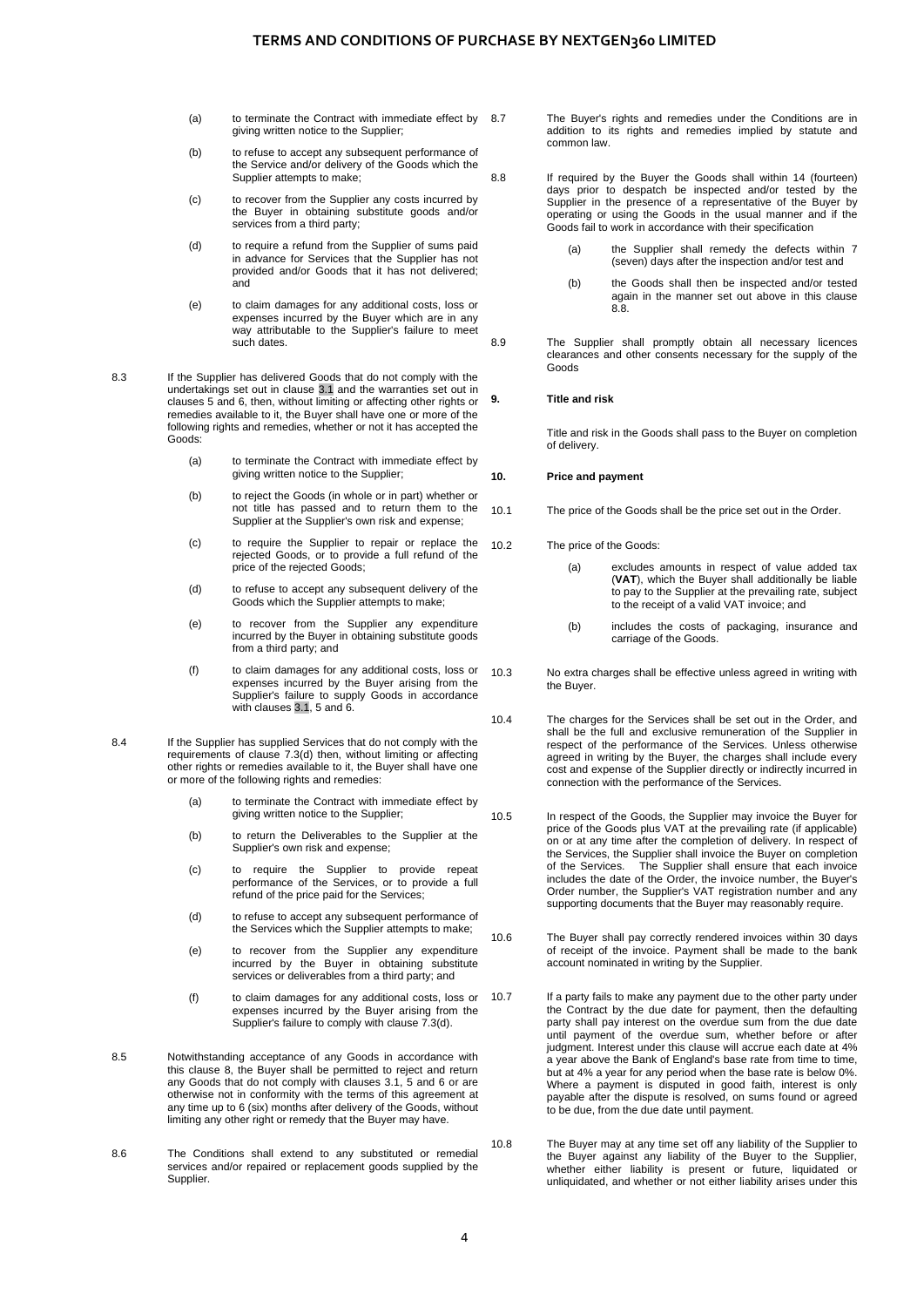agreement. If the liabilities to be set off are expressed in different currencies, the Buyer may convert either liability at a market rate of exchange for the purpose of set-off. Any exercise by the Buyer of its rights under this clause shall not limit or affect any other rights or remedies available to it under this agreement or otherwise.

10.9 The Supplier shall maintain complete and accurate records of the time spent and materials used by the Supplier in providing the Services, and the Supplier shall allow the Buyer to inspect such records at all reasonable times on request.

## **11. Intellectual Property Rights**

- 11.1 All Intellectual Property Rights in or arising out of or in connection with the Services (other than Intellectual Property Rights in any Buyer Materials) shall be owned by the Supplier.
- 11.2 The Supplier grants to the Buyer, or shall procure the direct grant to the Buyer of, a fully paid-up, worldwide, non-exclusive, royalty-free perpetual and irrevocable licence to copy and modify the Deliverables (excluding Buyer Materials) for the purpose of receiving and using the Services and the Deliverables.
- 11.3 The Buyer grants the Supplier a fully paid-up, non-exclusive, royalty-free non-transferable licence to copy any materials provided by the Buyer to the Supplier for the term of the Contract for the purpose of providing the Services to the Buyer.
- 11.4 The Supplier acknowledges that all rights in the Buyer Materials are and shall remain the exclusive property of the Buyer.

#### <span id="page-4-0"></span>**12. Indemnity**

- 12.1 The Supplier shall indemnify the Buyer against all liabilities, costs, expenses, damages and losses (including but not limited to any direct, indirect or consequential losses, loss of profit, loss of reputation and all interest, penalties and legal costs (calculated on a full indemnity basis) and all other [reasonable] professional costs and expenses) suffered or incurred by the Buyer as a result of or in connection with:
	- (a) any claim made against the Buyer for actual or alleged infringement of a third party's intellectual property rights arising out of or in connection with the manufacture, supply or use of the Goods, or receipt, use or supply of the Services (other than the Buyer Materials);
	- (b) any claim made against the Buyer by a third party for death, personal injury or damage to property arising out of or in connection with defects in Goods, as delivered, or the Deliverables;
	- (c) any claim made against the Buyer by a third party arising out of or in connection with the supply of the Goods, as delivered, or the Services;
	- (d) the Supplier being in breach of claus[e 5;](#page-1-0) and
	- (e) the Supplier being in breach of claus[e 6.](#page-2-2)
- 12.2 Thi[s clause 12](#page-4-0) shall survive termination of the Contract.

#### **13. Insurance**

During the term of the Contract and for a period of one year thereafter, the Supplier shall maintain in force, with a reputable insurance company, professional indemnity insurance, product liability insurance and public liability insurance to cover the liabilities that may arise under or in connection with the Contract, and shall, on the Buyer's request, produce both the insurance certificate giving details of cover and the receipt for the current year's premium in respect of each insurance.

#### <span id="page-4-2"></span>**14. Confidentiality**

14.1 Each party undertakes that it shall not any time during the Contract and for a period of two years after termination of the Contract, disclose to any person any confidential information concerning the business, affairs, Buyers, clients or suppliers of the other party, except as permitted b[y clause 14.2.](#page-4-1)

<span id="page-4-1"></span>14.2 Each party may disclose the other party's confidential information:

- (a) to its employees, officers, representatives, contractors, subcontractors or advisers who need to know such information for the purposes of exercising the party's rights or carrying out its obligations under the Contract. Each party shall<br>ensure that its employees, officers, ensure that its employees, officers, representatives, contractors, subcontractors or advisers to whom it discloses the other party's confidential information comply with this [clause 14;](#page-4-2)  and
- (b) as may be required by law, a court of competent jurisdiction or any governmental or regulatory authority.
- 14.3 Neither party shall use the other party's confidential information for any purpose other than to exercise its rights and perform its obligations under or in connection with the Contract.

#### <span id="page-4-3"></span>**15. Compliance with relevant laws and policies**

15.1 In performing its obligations under the Contract, the Supplier shall:

- (a) comply with all applicable laws, statutes, regulations from time to time in force; and
- (b) comply with the Mandatory Policies.
- 15.2 The Buyer may immediately terminate the Contract for any breach o[f clause 15.](#page-4-3)

## <span id="page-4-4"></span>**16. Data Protection**

16.1 The following definitions apply in this claus[e 16:](#page-4-4)

- (a) **Commissioner Controller, Processor, Data Subject, Personal Data, Personal Data Breach, processing and appropriate technical and organisational measures**: as defined in the notifying shall have the meaning given to them in the UK GDPR, and supervisory authority shall have the meaning given to it in the EU GDPR.
- (b) **Applicable Laws**: means all applicable laws, statutes, regulations and codes from time to time in force.
- (c) **Applicable Data Protection Laws**: means:
	- (i) To the extent UK GDPR applies, the law of the United Kingdom or of a part of the United Kingdom which relates to the protection of personal data.
	- (ii) To the extent the EU GDPR applies, the law of the European Union or any member state of the European Union to which the Supplier is subject, which relates to the protection of personal data.
	- (d) **EU GDPR**: means the General Data Protection Regulation (*(EU) 2016/679*), as it has effect in EU law.
	- (e) **UK GDPR**: has the meaning given to it in section 3(10) (as supplemented by section 205(4)) of the Data Protection Act 2018.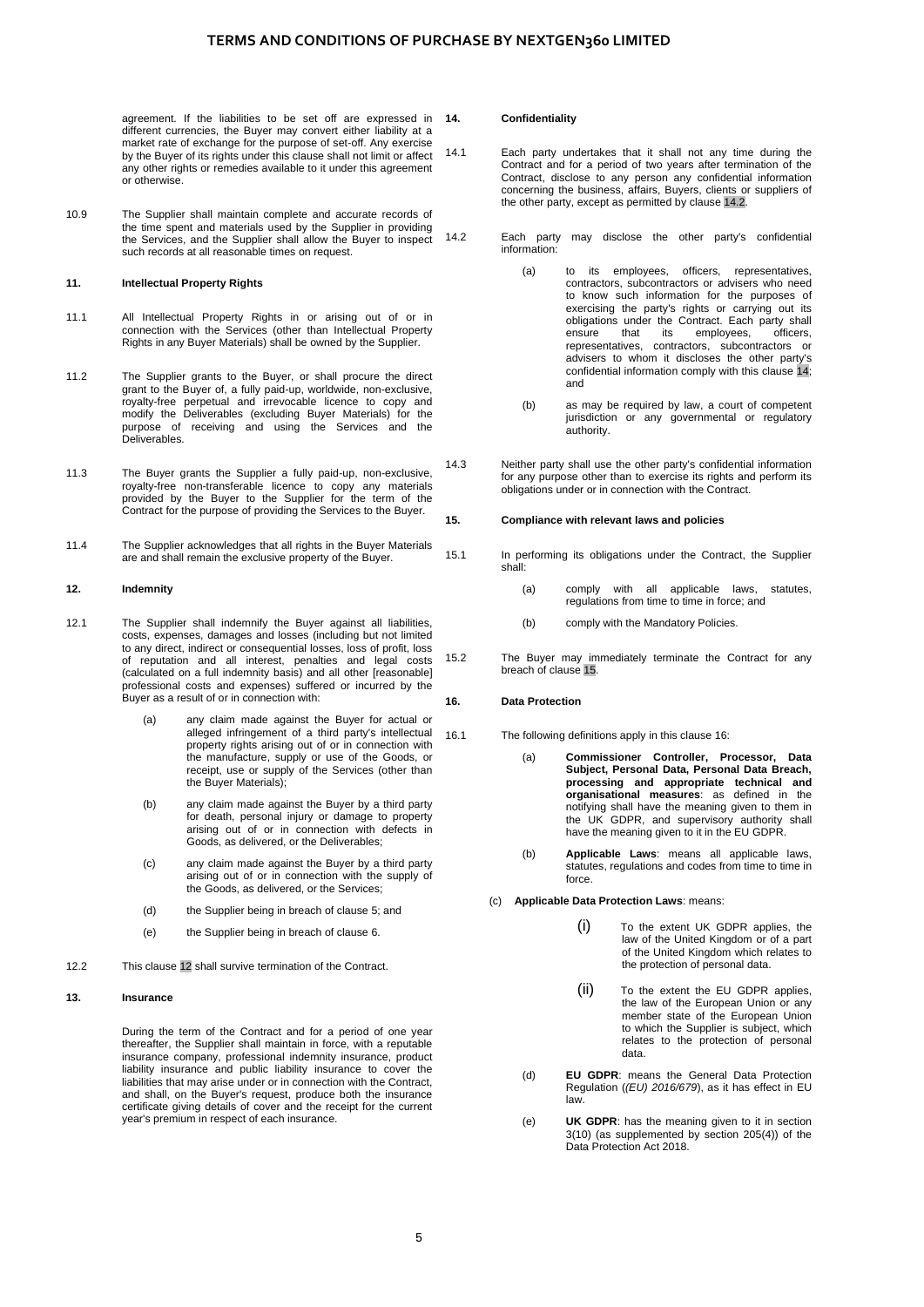- <span id="page-5-0"></span>16.2 Both parties will comply with all applicable requirements of the Applicable Data Protection Laws. This clause [16](#page-4-4) is in addition to, and does not relieve, remove or replace, a party's obligations or rights under the Applicable Data Protection Laws.
- 16.3 The parties acknowledge that for the purposes of the Applicable Data Protection Laws, the Customer is the Controller and the Supplier is the Processor.
- 16.4 Without prejudice to the generality of clause [16.2,](#page-5-0) the Customer will ensure that it has all necessary appropriate consents and notices in place to enable lawful transfer of the Personal Data to the Supplier and/or lawful collection of the Personal Data by the Supplier on behalf of the Customer for the duration and purposes of the Contract.
- 16.5 Without prejudice to the generality of clause [16.2,](#page-5-0) the Supplier shall, in relation to any Personal Data processed in connection with the performance by the Supplier of its obligations under the Contract:
	- (a) process that Personal Data only on the documented written instructions of the Customer unless the Supplier is required by Applicable Laws to otherwise process that Personal Data. Where the Supplier is relying on Applicable Laws as the basis for processing Personal Data, the Supplier shall promptly notify the Customer of this before performing the processing required by the Applicable Laws unless the Applicable Laws prohibits the Supplier from so notifying the Customer;
	- (b) ensure that it has in place appropriate technical and organisational measures, reviewed and approved by the Customer, to protect against unauthorised or unlawful processing of Personal Data and against accidental loss or destruction of, or damage to, Personal Data, appropriate to the harm that might result from the unauthorised or unlawful processing or accidental loss, destruction or damage and the nature of the data to be protected, having regard to the state of technological development and the cost of implementing any measures (those measures may include, where appropriate, pseudonymising and encrypting Personal Data, ensuring confidentiality, integrity, availability and resilience of its systems and services, ensuring that availability of and access to Personal Data can be restored in a timely manner after an incident, and regularly assessing and evaluating the effectiveness of the technical and organisational measures adopted by it);
	- (c) ensure that all personnel who have access to and/or process Personal Data are obliged to keep the Personal Data confidential; and
	- (d) not transfer any Personal Data outside of the UK unless the prior written consent of the Customer has been obtained and in any event subject to the Supplier providing the Customer with reasonable evidence that such activity is being undertaking in full compliance with Applicable Data Protection Laws;
	- (e) assist the Customer, at the Customer's cost, in responding to any request from a Data Subject and in ensuring compliance with its obligations under the Applicable Data Protection Laws with respect to security, breach notifications, impact assessments and consultations with supervisory authorities or regulators;
	- (f) notify the Customer without undue delay on becoming aware of a Personal Data Breach;
	- (g) at the written direction of the Customer, delete or return Personal Data and copies thereof to the Customer on termination of the Contract unless required by Applicable Laws to store the Personal Data; and
	- (h) maintain complete and accurate records and information to demonstrate its compliance with this

clause [16](#page-4-4) and allow for audits by the Customer or the Customer's designated auditor and immediately inform the Customer if, in the opinion of the Supplier, an instruction infringes the Applicable Data Protection Laws.

- 16.6 The Customer does not consent to the Supplier appointing any third party processor of Personal Data under the Contract.
- 16.7 Either party may, at any time on not less than 30 days' notice, revise this clause [16](#page-4-4) by replacing it with any applicable controller to processor standard clauses or similar terms forming part of an applicable certification scheme (which shall apply when replaced by attachment to the Contract).
- 16.8 The Supplier shall, indemnify and keep the Buyer indemnified from and against any and all costs, damages and expenses of any kind arising from any claim or demand brought by any person, data subject, Commissioner or supervisory authority as a result of any breach or alleged breach by Supplier of any Applicable Data Protection Law or its obligations under liability for losses arising from breaches of this claus[e 16.](#page-4-4)

#### **17. Termination**

- 17.1 The Buyer may terminate the Contract in whole or in part at any time before delivery of the Goods with immediate effect by giving the Supplier written notice, whereupon the Supplier shall discontinue all work on the Contract. The Buyer shall pay the Supplier fair and reasonable compensation for any work in progress on the Goods at the time of termination, but such compensation shall not include loss of anticipated profits or any consequential loss.
- 17.2 Without limiting its other rights or remedies, the Buyer may terminate the Contract with immediate effect by giving written notice to the Supplier if:
	- (a) the Supplier commits a material breach of any term of the Contract and (if such a breach is remediable) fails to remedy that breach within 14 days of that party being notified in writing to do so;
	- (b) the Supplier takes any step or action in connection with its entering administration, provisional liquidation or any composition or arrangement with its creditors (other than in relation to a solvent restructuring), obtaining a moratorium, being wound up (whether voluntarily or by order of the court, unless for the purpose of a solvent restructuring), having a receiver appointed to any of its assets or ceasing to carry on business or, if the step or action is taken in another jurisdiction, in connection with any analogous procedure in the relevant jurisdiction;
	- (c) the Supplier takes any step or action in connection with the Supplier being made bankrupt, entering any composition or arrangement with its creditors, having a receiver appointed to any of its assets, or ceasing to carry on business or if the step or action is taken in another jurisdiction, in connection with any analogous procedure in the relevant jurisdiction;
	- (d) the Supplier suspends, or threatens to suspend, or ceases or threatens to cease to carry on all or a substantial part of its business; or
	- (e) the Supplier's financial position deteriorates so far as to reasonably justify the opinion that its ability to give effect to the terms of this agreement is in jeopardy.
- 17.3 On termination of the Contract, the Supplier shall immediately deliver to the Buyer all Deliverables whether or not then completion and return all Buyer Materials. If the Supplier fails to do so, then the Buyer may enter the Supplier's premises and take possession of them. Until they have been returned or delivered, the Supplier shall be solely responsible for their safe keeping and will not use them for any purpose not connected with the Contract.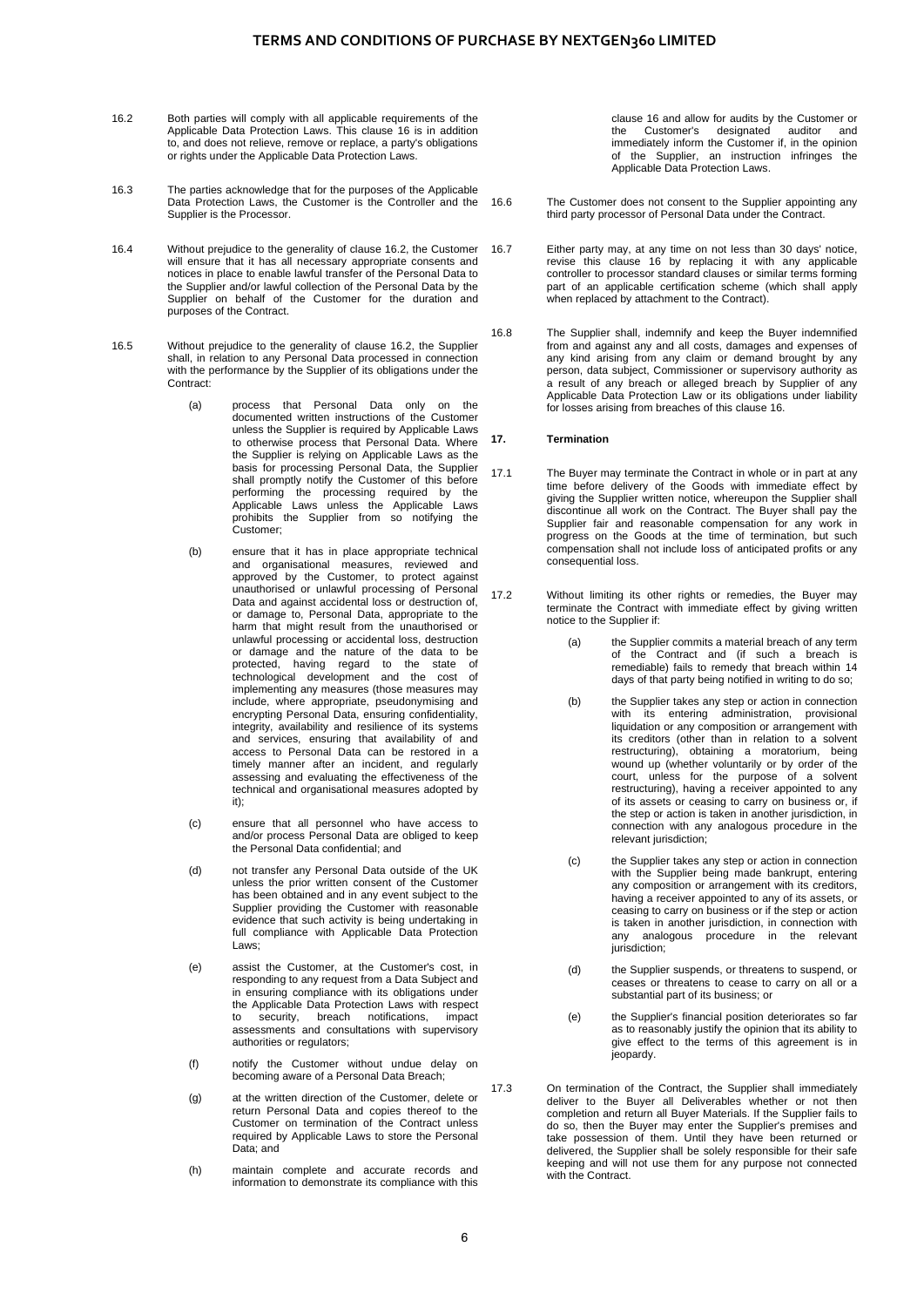- 17.4 Termination of the Contract, however arising, shall not affect any of the parties' rights and remedies that have accrued as at termination, including the right to claim damages in respect of any breach of the Contract which existed at or before the date of termination.
- 17.5 Any provision of the Contract that expressly or by implication is intended to come into or continue in force on or after termination [or expiry] of the Contract shall remain in full force and effect.

## **18. Force majeure**

Neither party shall be in breach of the Contract nor liable for delay in performing, or failure to perform, any of its obligations under the Contract if such delay or failure result from events, circumstances or causes beyond its reasonable control. In such circumstances the time for performance shall be extended by a period equivalent to the period during which performance of the obligation has been delayed or failed to be performed. If the period of delay or non-performance continues for four weeks, the party not affected may terminate the Contract by giving seven days' written notice to the affected party.

#### **19. General**

#### 19.1 **Assignment and other dealings**

- (a) The Buyer may at any time assign, transfer, mortgage, charge, subcontract, delegate, declare a trust over or deal in any other manner with any or all of its rights or obligations under the Contract.
- (b) The Supplier may not assign, transfer, mortgage, charge, delegate, declare a trust over or deal in any other manner with any or all of its rights or obligations under the Contract without the prior written consent of the Buyer.
- 19.2 **Subcontracting.** The Supplier may not subcontract any or all of its rights or obligations under the Contract without the prior written consent of the Buyer. If the Buyer consents to any subcontracting by the Supplier, the Supplier shall remain responsible for all the acts and omissions of its subcontractors as if they were its own.
- **19.3 Entire agreement.** The Contract constitutes the entire agreement between the parties and supersedes and extinguishes all previous agreements, promises, assurances, warranties, representations and understandings between them, whether written or oral, relating to its subject matter.
- <span id="page-6-0"></span>**19.4 Variation.** Except as set out in the Conditions, no variation of the Contract, including the introduction of any additional terms and conditions, shall be effective unless it is agreed in writing and signed by the Buyer.
- **19.5 Waiver.** Except as set out in [clause 2.4,](#page-0-1) no failure or delay by a party to exercise any right or remedy provided under the Contract or by law shall constitute a waiver of that or any other right or remedy, nor shall it prevent or restrict the further exercise of that or any other right or remedy. No single or partial exercise of such right or remedy shall prevent or restrict the further exercise of that or any other right or remedy.
- <span id="page-6-1"></span>**19.6 Severance.** If any provision or part-provision of the Contract is or becomes invalid, illegal or unenforceable, it shall be deemed deleted, but that shall not affect the validity and enforceability of the rest of this agreement. If any provision of the Contract is deemed deleted under this [clause 19.6](#page-6-1) the parties shall negotiate in good faith to agree a replacement provision that, to the greatest extent possible, achieves the intended commercial result of the original provision.

## **19.7 Notices.**

(a) Any notice given to a party under or in connection with the Contract shall be in writing and shall be:

- (i) delivered by hand or by pre-paid firstclass post or other next working day delivery service at its registered office (if a company) or its principal place of business (in any other case); or
- (ii) sent by email to the address specified in the Purchase Order.
- (b) Any notice shall be deemed to have been received:
	- (i) if delivered by hand, at the time the notice is left at the proper address;
	- (ii) if sent by pre-paid first-class post or other next working day delivery service, at 9.00 am on the second Business Day after posting; or
	- (iii) if sent by email, at the time of transmission, or, if this time falls outside business hours in the place of receipt, when business hours resume. In this [clause 19.7\(b\)\(iii\),](#page-6-2) business hours means 9.00am to 5.00pm Monday to Friday on a day that is not a public holiday in the place of receipt.
- <span id="page-6-2"></span>(c) This clause does not apply to the service of any proceedings or other documents in any legal action or, where applicable, any arbitration or other method of dispute resolution.

## **19.8 Third party rights.**

Unless it expressly states otherwise, the Contract does not give rise to any rights under the Contracts (Rights of Third Parties) Act 1999 to enforce any term of the Contract.

- **19.9 Governing law.** The Contract, and any dispute or claim (including non-contractual disputes or claims) arising out of or in connection with it or its subject matter or formation, shall be governed by and construed in accordance with the law of England and Wales.
- **19.10 Jurisdiction.** Each party irrevocably agrees that the courts of England and Wales shall have exclusive jurisdiction to settle any dispute or claim (including non-contractual disputes or claims) arising out of or in connection with the Contract or its subject matter or formation.